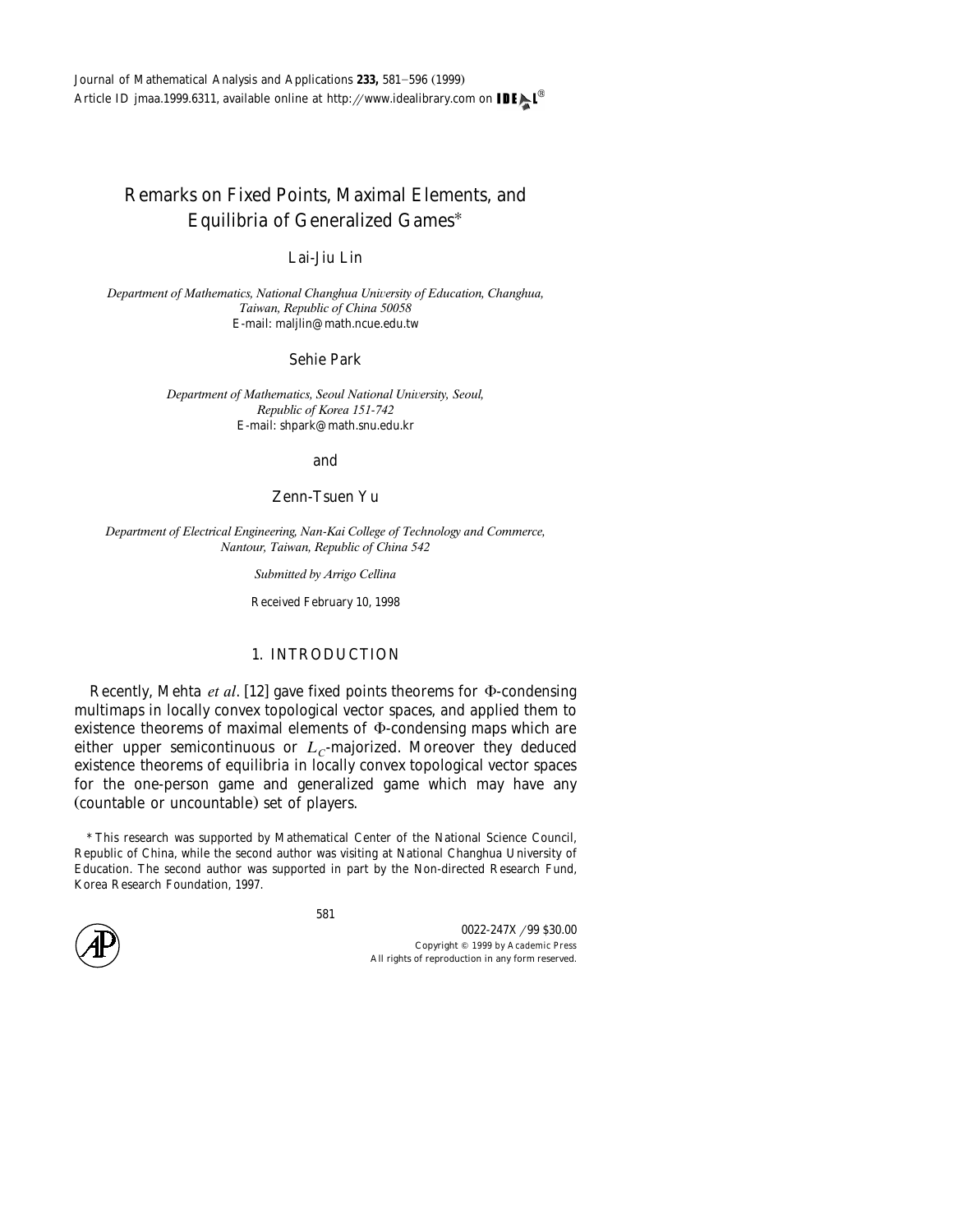In this paper, using a new fixed point theorem for acyclic maps due to Park [13], we obtain collectively fixed point theorems for noncompact maps defined on a noncompact convex subset of a topological vector space in a larger class than locally convex ones. Our new results are applied to existence theorems of maximal elements of  $\Phi$ -condensing maps and equilibria for one-person or generalized games. We deal with multimaps defined on an admissible convex and non-compact subset of a topological vector space, not-necessarily locally convex topological vector space. Consequently our results generalize and improve the corresponding results given by Yannelis *et al.* [21], Mehta *et al.* [12], and many other results.

This paper is organized as follows:

In Sect. 2, we give some necessary terminology and facts. Our main tool is a particular form of the fixed point theorem due to Park [13, Theorem  $11.$ 

Section 3 deals with collectively fixed point theorems for later use. In Sect. 4, some of the fixed point results in the previous sections are restated in the form of existence theorems for maximal elements.

Section 5 deals with various existence theorems for equilibria of generalized games. Those results are given in the forms of full generality.

### 2. PRELIMINARIES

Through this paper, tvs means Hausdorff topological vector spaces. A *multimap* or a *map*  $T: X \rightarrow Y$  is a function from *X* into the power set  $2^Y$ of *Y* with values  $T(x) \subset Y$  for  $x \in X$  and fibers  $T^-(y)$  for  $y \in Y$ . Note that  $x \in T^-(y)$  if and only if  $y \in T(x)$ . A nonempty topological space is acyclic if all of its reduced Cech homology groups over rationals vanish. For topological spaces  $X$  and  $Y$ , a map  $T\colon\thinspace X\!\multimap\! Y$  is said to be *upper semicontinuous* (usc) if for each closed set  $B \subset Y$ , The set  $T^{-}(B) = \{x \in X :$  $T(x) \cap B \neq \emptyset$  is a closed subset of *X*; and *acyclic* if it is usc with acyclic compact values. A *maximal element* of  $T: X \rightarrow Y$  is a point  $x^* \in X$  such that  $T(x^*) = \emptyset$ . The *graph* Gr(T) of T is the set  $\{(x, y) \in X \times Y\}$ .  $y \in T(x)$ . The interior and closure are denoted by int and cl, respectively. The map  $\overline{T}$ :  $X \rightarrow Y$  is defined by  $\overline{T}(x) = \{y \in Y: (x, y) \in cl_{X \times Y}$  Gr(T)). The map cl *T*:  $X \sim Y$  is defined by cl  $T(x) = cl(T(x))$  for each  $x \in X$ . For two maps *T*, *G*:  $X \rightarrow Y$ , the map  $T \cap G$ :  $X \rightarrow Y$  is defined by  $(T \cap G)(x)$  $T = T(x) \cap G(x)$  for each  $x \in X$ . If X is a set, Y is a subset of a vector space *E* and *T*:  $X \sim Y$  is a map such that co  $T(x) \subset Y$  for each  $x \in X$ , then the map co *T*:  $X \sim Y$  is defined by  $(\text{co } T)(x) = \text{co } T(x)$  for each  $x \in X$ .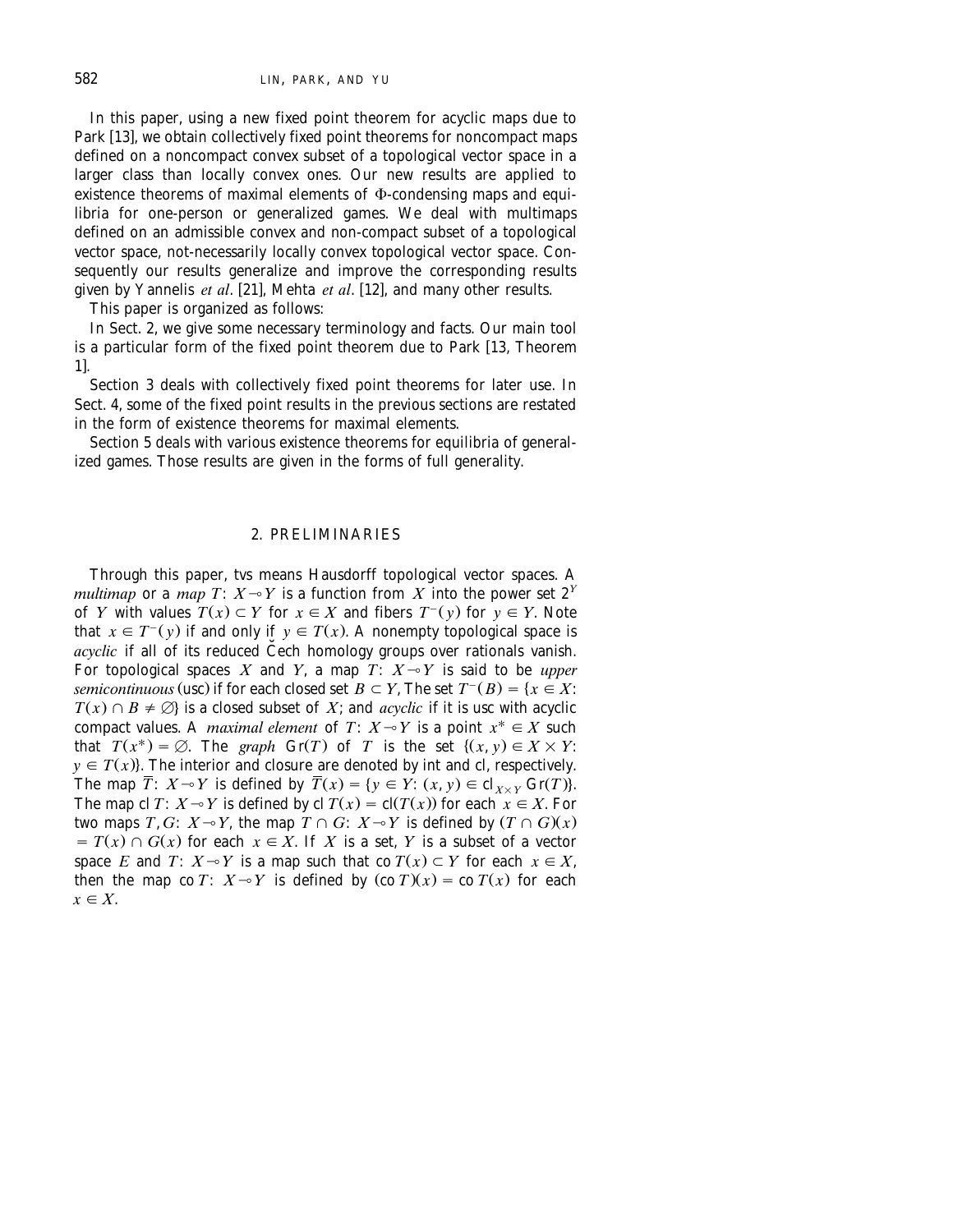Let *X* be a topological space, *Y* a nonempty subset of a vector space  $E$ and  $\theta: X \to E$  a function. A map  $\phi: X \to Y$  is said to be of class  $\mathbb{L}_{\theta}$  if (a) for each  $x \in X$ , co  $\phi(x) \subset Y$  and  $\theta(x) \notin \phi(x)$ ; (b) there exists a map *T*:  $X \sim Y$  such that for each  $x \in X$ ,  $T(x) \subset \phi(x)$  and  $T^-(y)$  is compactly open in *X* for each  $y \in Y$ ; and (c)  $\{x \in X : \phi(x) \neq \emptyset\} = \{x \in X : T(x) \neq \emptyset\}$  $\overrightarrow{Q}$ ; see Tan and Yuan [15] and Mehta *et al.* [12].

We now introduce a different class as follows:

A map  $\phi$ :  $X \rightarrow Y$  is said to be of class  $\mathbb{M}_q$  if (a) for each  $x \in X$ ,  $\cos \phi(x) \subset Y$  and  $\theta(x) \notin \cos \phi(x)$ ; (b) there exists a map *T*:  $X \rightarrow Y$  such that for each  $x \in X$ ,  $T(x) \subset \phi(x)$  and  $\{x \in X : T(x) \neq \emptyset\} = \bigcup \{\text{int } T^-(y)\}$ .  $y \in Y$ ; and (c)  $\{x \in X: \phi(x) \neq \emptyset\} = \{x \in X: T(x) \neq \emptyset\}.$ 

If  $X = Y$  and  $\theta = 1_X$ , the identity map on *X*, we shall denote  $\mathbb{L}_C$  and M in place of  $\mathbb{L}_{\theta,C}$  and  $\mathbb{M}_{\theta}$ , respectively. Note that if *X* is compact, then we have  $\mathbb{L}_{\theta C} \subset \widetilde{\mathbb{M}}_{\theta}$ .

Let *I* be a (possibly infinite) set of players. Suppose that for each  $i \in I$ , the *i*th player's strategy set  $X_i$  is a nonempty subset of a tvs  $E_i$  and  $X = \prod_{i \in I} X_i$  denote the product space of  $\{X_i\}_{i \in I}$ . If  $P_i: X \rightarrow X_i$  is a preference map for each  $i \in I$ , the collection  $\Gamma = (X_i, P_i)_{i \in I}$  is called a *qualitative game.* An *equilibrium point*  $\hat{x} \in X$  of the game  $\Gamma$  is a point satisfying  $P_i(\hat{x}) = \emptyset$  for all  $i \in I$ . A *generalized game* is a family of quadruples  $\Gamma = (X_i; A_i; B_i; P_i)_{i \in I}$  such that for each  $i \in I$ ,  $X_i$  is a nonempty subset of a tvs  $E_i$  and  $A_i$ ,  $B_i$ :  $X = \prod_{i \in I} X_i \sim X_i$  are maps. An *equilibrium* of a generalized game  $\Gamma$  is a point  $\hat{x} \in X$  such that, for each  $i \in I$ ,  $\hat{x}_i \in \overline{B}_i(\hat{x})$  and  $A_i(\hat{x}) \cap P_i(\hat{x}) = \emptyset$ .

Let  $E$  be a tvs and  $C$  a lattice with a least element 0. A function  $\Phi$ :  $2^{E} \rightarrow C$  is called a *measure of noncompactness* [7] if the following conditions hold for any  $A, B \in 2^E$ :

(1)  $\Phi(A) = 0$  if and only if *A* is relative compact;

 $\Phi(\overline{co} A) = \Phi(A)$ , where  $\overline{co} A$  denotes the closed convex hull of *A*; and

(3)  $\Phi(A \cup B) = \max{\Phi(A), \Phi(B)}.$ 

It follows that  $A \subset B$  implies  $\Phi(A) \leq \Phi(B)$ . The above notion is a generalization of the set-measure  $\gamma$  and the ball-measure  $\chi$  of noncompactness defined in terms of a family of seminorms or a norm.

Let *D* be a subset of *E*. A map *T*:  $D \sim E$  is said to be  $\Phi$ -*condensing* if whenever  $\Phi(T(\Omega)) \ge \Phi(\Omega)$  for  $\Omega \in 2^D$ , then  $\Omega$  is relatively compact.

From now on, we assume that  $\Phi$  is a measure of noncompactness on the given tvs *E* if necessary.

Note that each map defined on a compact set is  $\Phi$ -condensing. If *E* is locally convex, then a compact map  $\overline{T}$ :  $X \rightarrow E$  is  $\gamma$ - or  $\chi$ -condensing whenever  $X \subseteq E$  is complete or *E* is quasi-complete.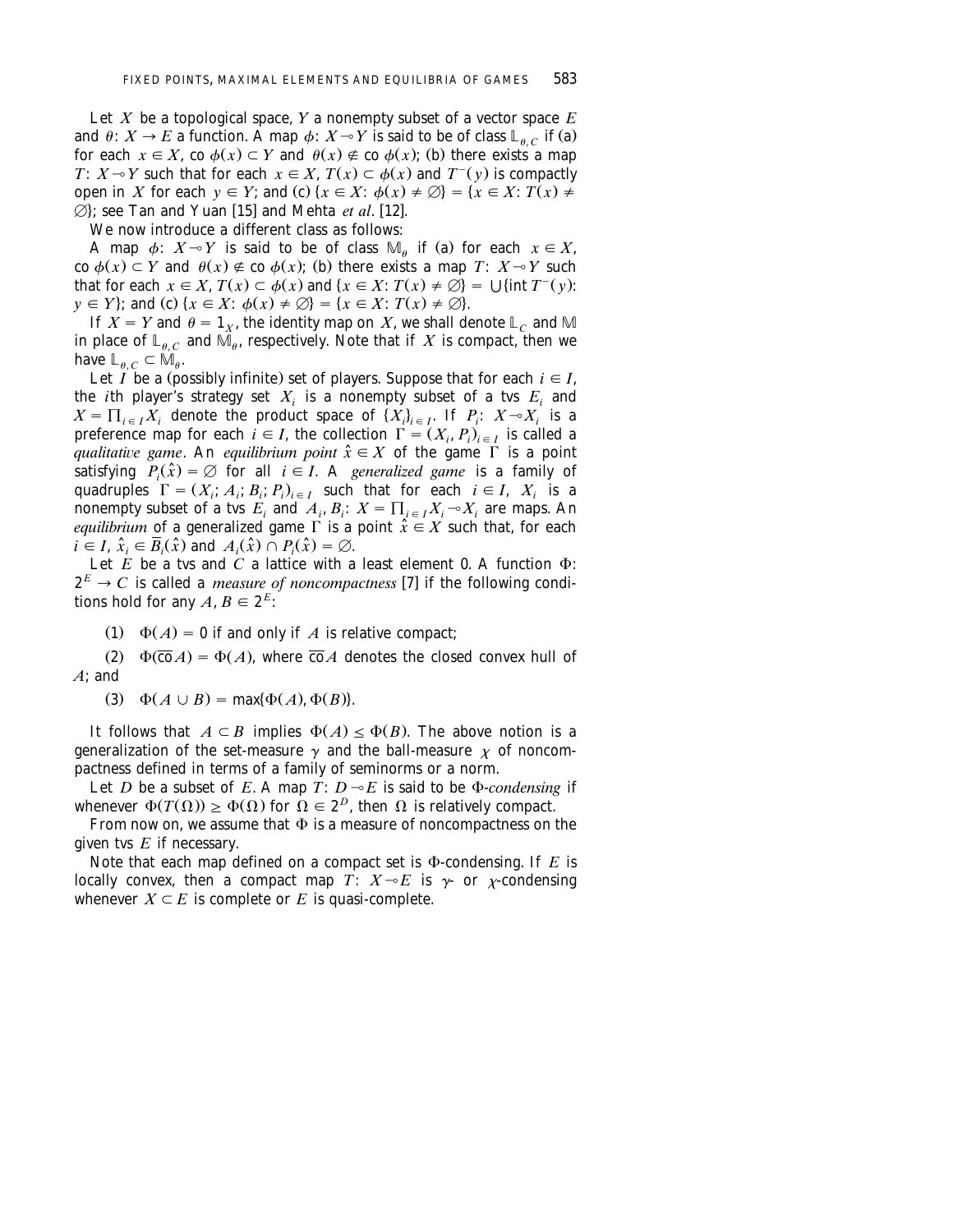LEMMA 1 [12]. Let X be a nonempty closed convex subset of a tvs *E* and  $T: X \rightarrow X$  a  $\Phi$ -condensing map. Then there exists a nonempty compact convex *subset K of X such that*  $\overline{T(K)} \subset K$ .

In  $[12]$ ,  $E$  is assumed to be a locally convex tvs, but Lemma 1 is true for any tvs as we can see in its proof.

The following is well-known:

LEMMA 2 [9]. Let X be a paracompact space Y, a convex subset of a tvs *E*, and *S*:  $X \rightarrow Y$  is a map such that  $X = \bigcup$  {int  $S^-(y)$ :  $y \in Y$ }. Then co *S has a continuous selection; that is, there is a continuous map f:*  $X \rightarrow Y$  such *that*  $f(x) \in \text{co } S(x)$  *for each*  $x \in X$ .

*Moreover, if X itself is compact, then*  $f \subset$  *co A for some finite subset A of Y*.

LEMMA 3 [12]. Let X and Y be topological spaces and A a closed (resp. *open)* subset of X. Suppose  $F_1$ :  $X \sim Y$  and  $F_2$ :  $A \sim Y$  are lower (resp. upper) *semicontinuous such that*  $F_{2}(x) \subset F_{1}(x)$  *for all*  $x \in A$ . *Then the map F*:  $X \rightarrow Y$  defined by

$$
F(x) = \begin{cases} F_1(x) & \text{if } x \notin A; \\ F_2(x) & \text{if } x \in A \end{cases}
$$

*is also lower (resp. upper) semicontinuous.* 

A nonempty subset  $X$  of a tvs  $E$  is said to be *admissible* (in the sense of Klee  $[11]$ ) provided that, for every compact subset K of X and every neighborhood *V* of the origin 0 of *E*, there exists a continuous map  $\overrightarrow{h}$ :  $K \to X$  such that  $x - h(x) \in V$  for all  $x \in K$  and  $h(K)$  is contained in a finite dimensional subspace *L* of *E*.

It is well known that every nonempty convex subset of a locally convex *tvs* is admissible. Other examples of admissible tvs are  $l^p$ ,  $L^p(0,1)$  for  $0 < p < 1$ , the space  $S(0, 1)$  of equivalence classes of measurable functions on [0, 1], the Hardy space  $H^p$  for  $0 < p < 1$  every compact convex locally convex subset of tvs, and many others. For details, see Park  $[13]$  and references therein.

We need the following particular form of Park [13, Theorem 1]:

THEOREM 0. Let  $X$  be an admissible convex subset of a tvs  $E$  and  $T$ :  $X \rightarrow X$  a compact acyclic map. Then T has a fixed point  $\bar{x} \in X$ ; that is,  $\bar{x} \in T(\bar{x})$ .

#### 3. COLLECTIVELY FIXED POINTS

We begin with the following collectively fixed point theorem which is essential in this paper.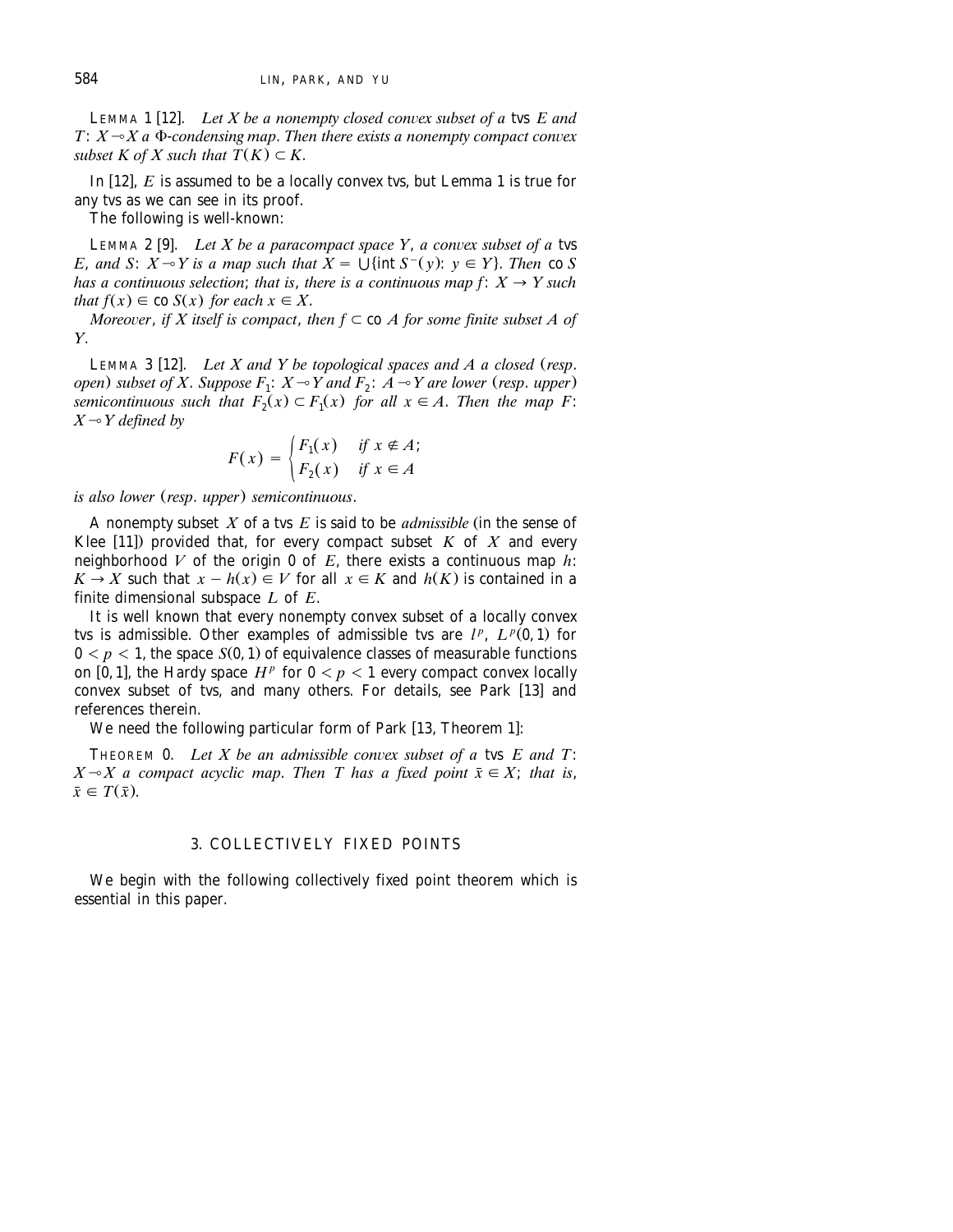THEOREM 1. Let I be an index set. For each  $i \in I$ , let  $X_i$  be a convex *subset of a tvs E<sub>i</sub>. Suppose that*  $X = \prod_{i \in I} X_i$  *is a closed convex locally convex subset of the tvs*  $E = \prod_{i \in I} E_i$  *and*  $S_i, T_i$ :  $X \rightarrow X_i$  *are maps satisfying the following conditions*:

- (1) *for each*  $x \in X$  *and*  $i \in I$ , co  $S_i(x) \subset T_i(x)$ ;
- (2)  $X = \bigcup \{ \text{int } S_i^-(y) : y \in X_i \}$  for each  $i \in I$ ; and
- (3) the map  $T: X \rightarrow X$  defined by

$$
T(x) = \prod_{i \in I} T_i(x) \quad \text{for } x \in X
$$

 $i$ *s*  $\Phi$ -*condensing*.

*Then there exists an*  $\bar{x} = (\bar{x}_i)_{i \in I} \in X$  such that  $\bar{x}_i \in T_i(\bar{x})$  for each  $i \in I$ .

*Proof.* Since  $T$  is  $\Phi$ -condensing, it follows from Lemma 1 that there is a nonempty compact convex subset *K* of *X* such that  $T(K) \subset K$ . Since *K* is compact, it follows from Lemma 2 that  $\cos\left(\frac{f}{f}\right)$  has a continuous selection for each  $i \in I$ . Hence  $T_i|_K$  has a continuous selection  $f_i: K \to K_i$ , where  $K_i = \pi_i K$  and  $\pi_i$  is the projection of  $E = \prod_{i \in I} E_i$  onto  $E_i$ . Let f:  $K \rightarrow K$  be defined by

$$
f(x) = \prod_{i \in I} f_i(x) \quad \text{for } x \in K.
$$

Then *f* is continuous. Since *K* is a compact convex locally convex subset of *X*, *K* is an admissible subset of *X*. Then by Theorem 0, there is an  $\bar{x} = (\bar{x}_i)_{i \in I} \in K$  such that  $\bar{x} = f(\bar{x}) \in T(\bar{x})$ . Hence for each  $i \in I$ ,  $\bar{x}_i =$  $f_i(\bar{x}) \in T_i(\bar{x})$ .

COROLLARY 1. *In Theorem* 1, *if the condition* (2) *is replaced by* 

(2) for each  $i \in I$ ,  $S_i^-(y)$  is compactly open in X for all  $y \in X_i$  and  $S_i(x) \neq \emptyset$  *for all*  $x \in X$ .

*Then there exists an*  $\bar{x} = (\bar{x}_i)_{i \in I} \in X$  such that  $\bar{x}_i \in T_i(\bar{x})$  for each  $i \in I$ .

*Proof.* Let *S*:  $X \sim X$  be defined by  $S(x) = \prod_{i \in I} S_i(x)$  for  $x \in X$ . Since *T* is  $\Phi$ -condensing and  $S(x) \subset T(x)$  for all  $x \in X$ , it follows that *S* is also F-condensing. By Lemma 1, there exists a compact convex subset *K* of *X* such that  $S(K) \subset K$ . Let  $K_i$  be the projection of  $K$  into  $E_i$ . Then  $S_i(K) \subset K_i$ . Let  $S'_i = S_i | K : K \sim K_i$ . Since for each  $y \in X_i$  and  $i \in I$ ,  $S_i^-(y)$ is compactly open in *X*, it follows that for each  $y \in K_i$ ,

$$
(S'_i)^{-1}(y) = \{x \in K : y \in S'_i(x)\} = \{x \in K : y \in S_i(x)\} = K \cap S_i^-(y)
$$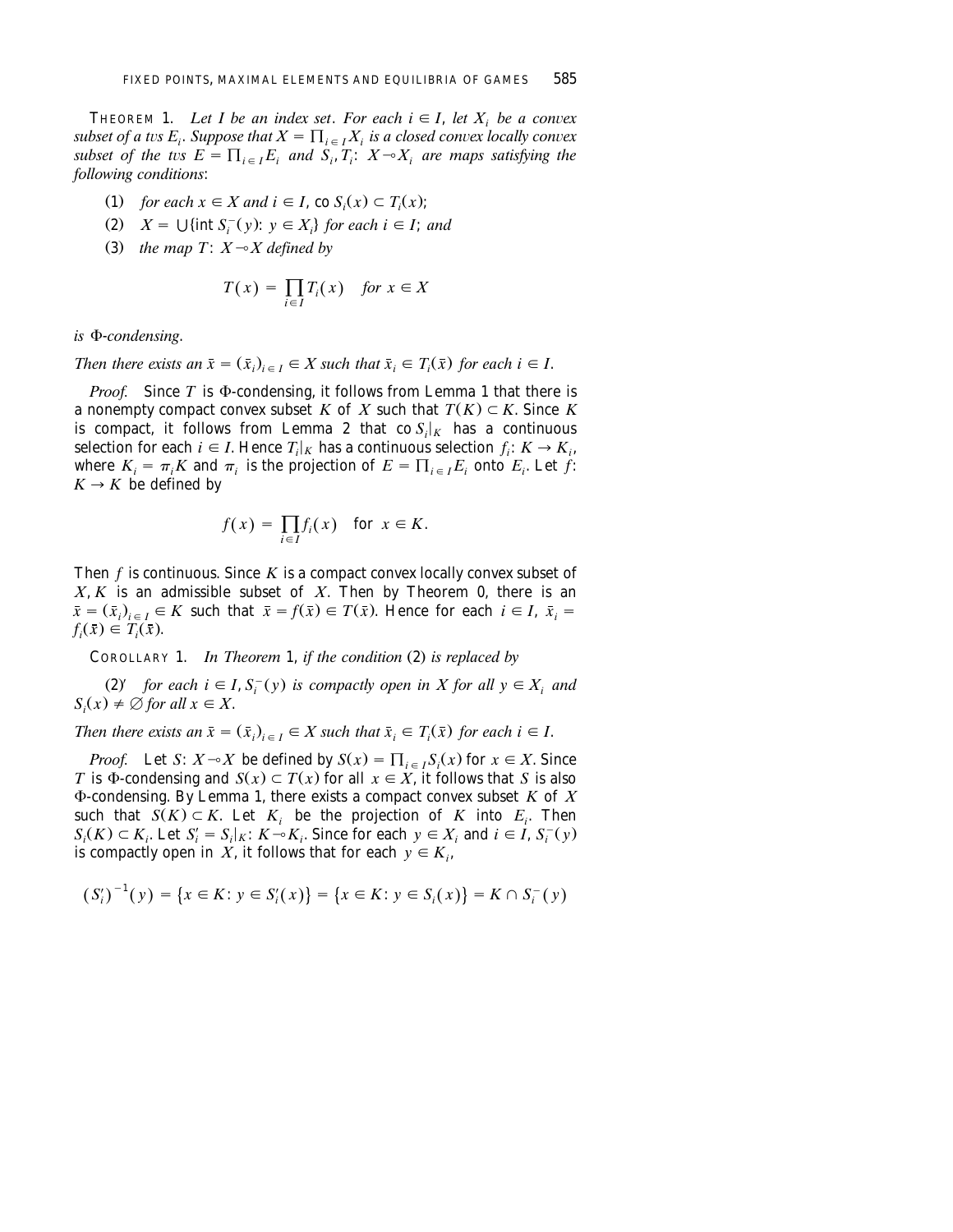is open in *K*. By assumption, we see that for each  $x \in K$  with  $S_i'(x) \neq \emptyset$ ,<br>if  $y \in S_i'(x)$ , then  $y \in K_i$  and  $x \in (S_i')^-(y)$ . Consequently,  $K =$  $\bigcup \{(S'_i)^-(y): y \in K\} = \bigcup \{\text{int}(S'_i)^-(y): y \in K\}.$  Let  $T'_i = T_i|_K$ . Then for each  $x \in K$  and each  $i \in I$ , co  $S'_i(x) \subset T'_i(x)$ . Since K is a compact convex locally convex subset of *X*, *K* is an admissible closed set. Then the conclusion follows immediately from Theorem 1.

When *I* is a singleton, we do not need the admissibility.

THEOREM 2. Let  $X$  be a nonempty closed convex set of a tvs  $E$  and  $S$ ,  $T$ :  $X \rightarrow X$  maps such that

- (1) for each  $x \in X$ , co  $S(x) \subset T(x)$ ; and
- (2)  $X = \bigcup \{ \text{int } S^{-}(v): v \in X \}.$

*If*  $T$  is  $\Phi$ -*condensing*, *then*  $T$  *has a fixed point.* 

*Proof.* Since  $T$  is  $\Phi$ -condensing, by Lemma 1, there exists a nonempty compact convex subset *K* of *X* such that  $T(K) \subset K$ . For any  $x \in K$ , there exists a  $y \in S(x)$  such that  $x \in S^-(y)$ ; that is, *K* is covered by  $\{S^-(y)$ :  $y \in K$ . Moreover, we have  $K = K \cap X = \bigcup \{K \cap \text{int } S^{-1}(y): y \in X\}$ .  $\bigcup \{ \text{int}_K S^-(y): y \in X \}$ . For any  $x \in K$ , there exists  $y \in X$  such that  $x \in \int_0^{\pi} K S^{-}(y) \subset S^{-}(y)$ , or  $y \in S(x) \subset K$ . Therefore, we have  $K =$  $\bigcup \{\inf_K S^-(y): y \in K\}$ . By applying Lemma 2, there exists a continuous selection *f*:  $K \to K$  of  $T|_K$  such that  $f(K) \subset \text{co } A \subset K$  for some finite subset *A* of *K*. Then  $f|_{\text{co }A}$  has a fixed point by the Brouwer fixed point theorem, which is a particular form of Theorem 0. Therefore *T* has a fixed point in *K*. This completes our proof.

*Remark*. If  $X$  itself is compact,  $T$  is not-necessarily  $\Phi$ -condensing in Theorem 2. This is known as the Fan-Browder fixed point theorem.

COROLLARY 2. Let  $X$  be a nonempty closed convex subset of a tvs  $E$ . *Suppose that T:*  $X \rightarrow X$  *is a*  $\Phi$ -*condensing map such that* 

(1) *T(x)* is nonempty convex for each  $x \in X$ ;

(2) for each  $y \in X$ ,  $T^-(y)$  is compactly open in X.

*Then T has a fixed point*.

*Remark*. For a locally convex tvs *E*, Corollary 2 reduces to [12, Theorem 2.2]. Note also that Theorem 2 properly generalized Corollary 2.

EXAMPLE. Let  $E = \mathbb{R}$ ,  $X = (-\infty, 0]$  and  $T(x) = (-\infty, x]$ . Then for each  $y \in X$ ,  $T^-(y) = [y, 0]$ . It is easy to see that  $X = \bigcup \{ \text{int}_X T^-(y) \}$ .  $y \in X$ . But for each  $y \in X$ ,  $T^-(y)$  is not compactly open.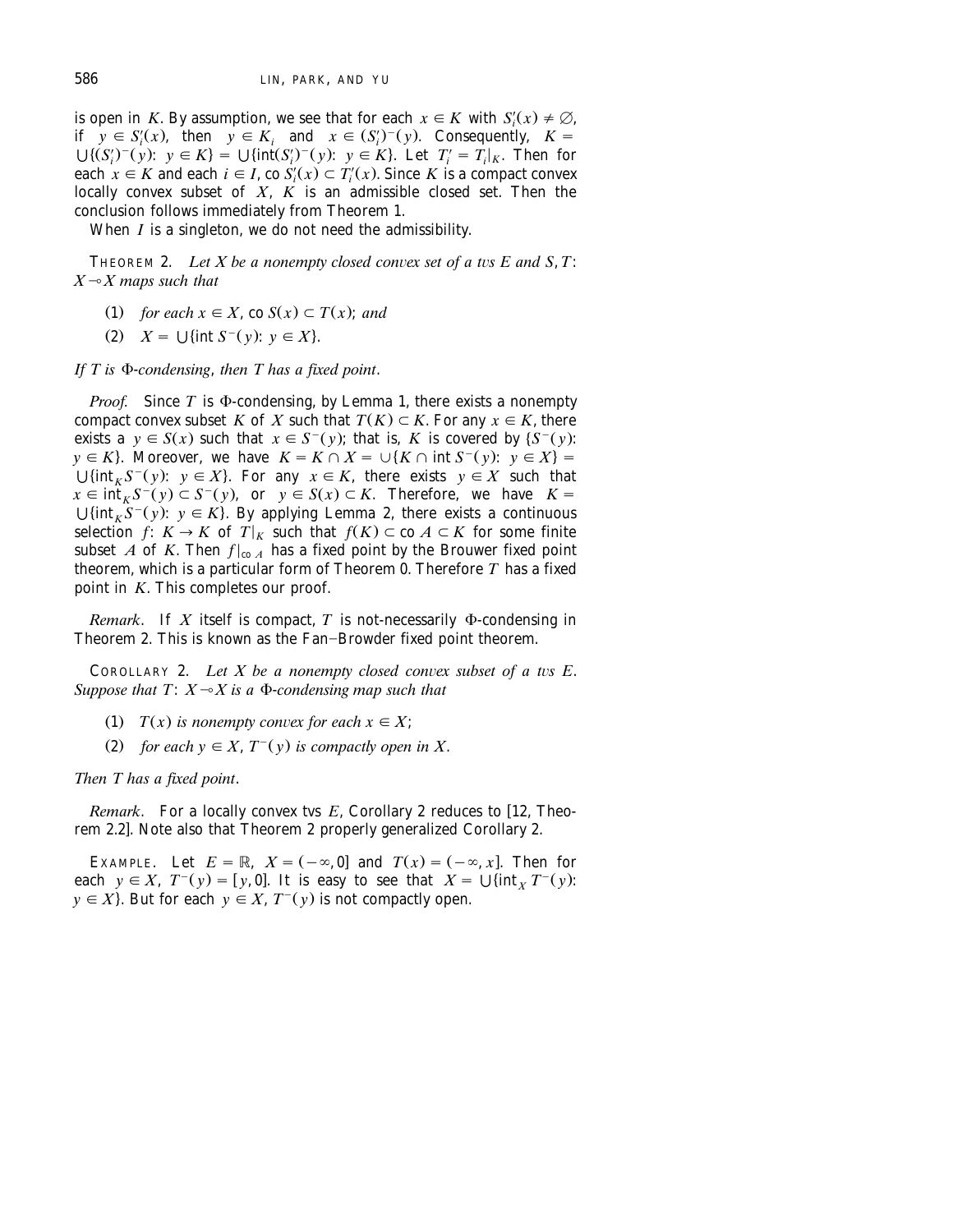#### We have one more collectively fixed point theorem:

THEOREM 3. Let I be an index set and for each  $i \in I$ ,  $X_i$  a convex subset *of a tvs E<sub>i</sub>. Suppose that the set*  $X = \prod_{i \in I} X_i$  *is a convex locally convex closed subset of*  $E = \prod_{i \in I} E_i$  *and for each i*  $\in I$ ,  $T_i$ :  $X \sim X_i$  *is usc and for each*  $x \in X$ ,  $T(x)$  *is convex except for a finite number of i*'s *for which*  $T(x)$  *is acyclic. Suppose that*  $T: X \to X$  *defined by*  $T(x) = \prod_{i \in I} T_i(x)$  for each  $x \in X$ *is*  $\Phi$ -*condensing. Then there exists an*  $\overline{x} = (\overline{x}_i)_{i \in I} \in X$  such that  $\overline{x}_i \in T_i(\overline{x})$ *for each*  $i \in I$ .

*Proof.* Since *T* is  $\Phi$ -condensing, it follows from Lemma 1 that there is a compact convex subset *K* of *X* such that  $T(K) \subset K$ . By assumption, for each  $i \in I$ ,  $T_i$ :  $X \sim X_i$  is usc. Let  $T_i' = T_i|_K$  for each i, and  $T' = T|_K =$  $\prod_{i \in I} T'_i$ . Since the product of a finite number of acyclic sets is acyclic,  $T'$  is usc with compact acyclic values. Thus  $T'$ :  $K \rightarrow K$  is a compact acyclic map. Since  $K$  is a compact convex locally convex subset of a tvs  $X$ ,  $K$  is admissible, it follows from Theorem 0 that  $T'$  has a fixed point; that is, there exists an  $\bar{x} = (\bar{x}_i)_{i \in I} \in K \subset X$  such that  $\bar{x}_i \in T'_i(\bar{x}) = T_i(\bar{x})$  for all  $i \in I$ .

For the case *I* is a singleton, we have the following particular form of  $[13,$  Theorem 2]:

THEOREM 4. Let  $X$  be a closed convex locally convex subset of a tvs  $E$ and  $T: X \rightarrow X$  an acyclic map. If T is  $\Phi$ -condensing, then T has a fixed point.

*Remarks*. 1. Theorem 4 can be deduced from Theorem 0 and Lemma 1.

2. If *T* is convex-valued and *E* is locally convex, then Theorem 4 reduces to [12, Theorem 2.3]. Note that Theorem 0 and 4 include most of well-known fixed point theorems in (locally convex) topological vector spaces; see  $[13]$ .

#### 4. MAXIMAL ELEMENTS

Some of the fixed point results in the previous sections can be restated to existence theorems for maximal elements.

THEOREM 5. Let  $X$  be a closed convex locally convex subset of a tvs  $E$ . *Suppose that T:*  $X \rightarrow X$  *is an usc*  $\Phi$ -*condensing map with closed convex values. If*  $x \notin T(x)$  *for each*  $x \in X$ *, then T has a maximal element; that is, there exists an*  $\bar{x} \in X$  *such that*  $T(\bar{x}) = \emptyset$ .

*Proof.* Suppose that  $T(x) \neq \emptyset$  for all  $x \in X$ . Since every nonempty convex set is acyclic,  $T: X \rightarrow X$  becomes an acyclic map. Since  $T$  is  $\Phi$ -condensing, by Theorem 4,  $T$  has a fixed point. This contradicts the hypothesis.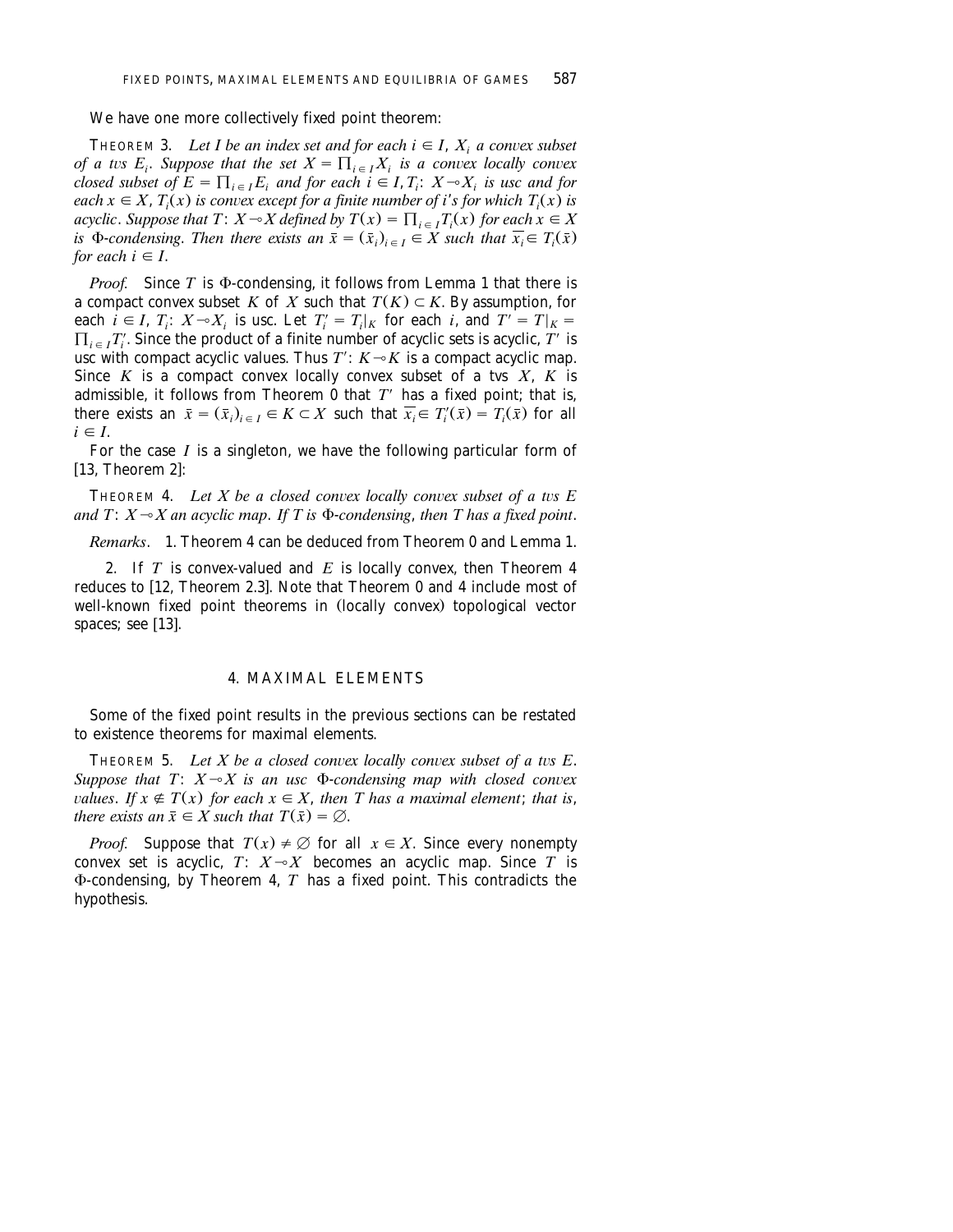*Remark.* If  $E$  is locally convex, then Theorem 5 reduces to [12, Theorem 3.2<sup>1</sup>

THEOREM  $6.$  *Let X be a nonempty closed convex subset of a tvs E. Suppose that T:*  $X \rightarrow X$  *is a map such that* 

- (1) *T* is  $\Phi$ -*condensing and*  $T(x)$  *is convex for all*  $x \in X$ ;
- (2) *for each*  $y \in X$ ,  $T^-(y)$  *is compactly open*; *and*
- $(3)$  *for each*  $x \in X$ ,  $x \notin T(x)$ .

*Then T has a maximal element*.

*Proof.* Suppose that for all  $x \in X$ ,  $T(x) \neq \emptyset$ . Then by Corollary 2, there exists an  $\bar{x} \in X$  such that  $\bar{x} \in T(\bar{x})$ . This contradicts (3). Then the conclusion follows.

*Remarks*. 1. In Theorem 5, if the condition (2) is replaced by  $X =$  $\bigcup$ {int *T*<sup>-</sup>(y):  $y \in X$ }, then the conclusion is not true. In fact, for any  $x \in X$ , there exists a  $y \in X$  such that  $x \in \text{int } T^-(y) \subset T^-(y)$ . Hence  $y \in T(x) \neq \emptyset$ .

2. If  $E$  is locally convex, then Theorem  $6$  reduces to  $[12,$  Theorem  $3.11.$ 

THEOREM 7. Let  $X$  be a nonempty closed convex subset of a tvs  $E$  and  $T$ :  $X \sim X$  be of class M. If T is  $\Phi$ -condensing, then there exists a point  $\bar{x} \in X$ *such that*  $T(\bar{x}) = \emptyset$ .

*Proof.* Suppose that  $T(x)$  is nonempty for each  $x \in X$ . Since  $T: X \rightarrow X$ is of class M, we have

(a) for each  $x \in X$ , co  $T(x) \subset X$  and  $x \notin C(Y)$ ;

(b) there exists a map *G*:  $X \sim X$  such that for each  $x \in X$ ,  $G(x) \subset Y$ *T*(*x*) and  $\{x \in X : G(x) \neq \emptyset\} = \bigcup_{y \in X} \text{ int } G^-(y)$ ; and

(c)  $\{x \in X : G(x) \neq \emptyset\} = \{x \in X : T(x) \neq \emptyset\}.$ 

Since  $T(x) \neq \emptyset$  for all  $x \in X$ , we have  $X = \{x \in X: T(x) \neq \emptyset\}$ . Thus  $X = \bigcup \{ \text{int } G^-(y) : y \in X \}$  by (b) and (c). Since *T* is  $\Phi$ -condensing, it follows that co *T* is  $\Phi$ -condensing. By (b), we see that co  $G(x) \subset \text{co } T(x)$ for all  $x \in X$ . Then by Theorem 2, there exists  $x^* \in X$  such that  $x^* \in Y$ co  $T(x^*)$ . This contradicts (a). Hence there exists an  $\bar{x} \in X$  such that  $T(\bar{x}) = \emptyset$ .

COROLLARY 3. Let X be a nonempty closed convex subset of a tvs E and *T*:  $X \sim X$  be of class  $\mathbb{L}_C$ . If T is  $\Phi$ -condensing, then there exists a point  $\bar{x} \in X$ *such that*  $T(\bar{x}) = \emptyset$ .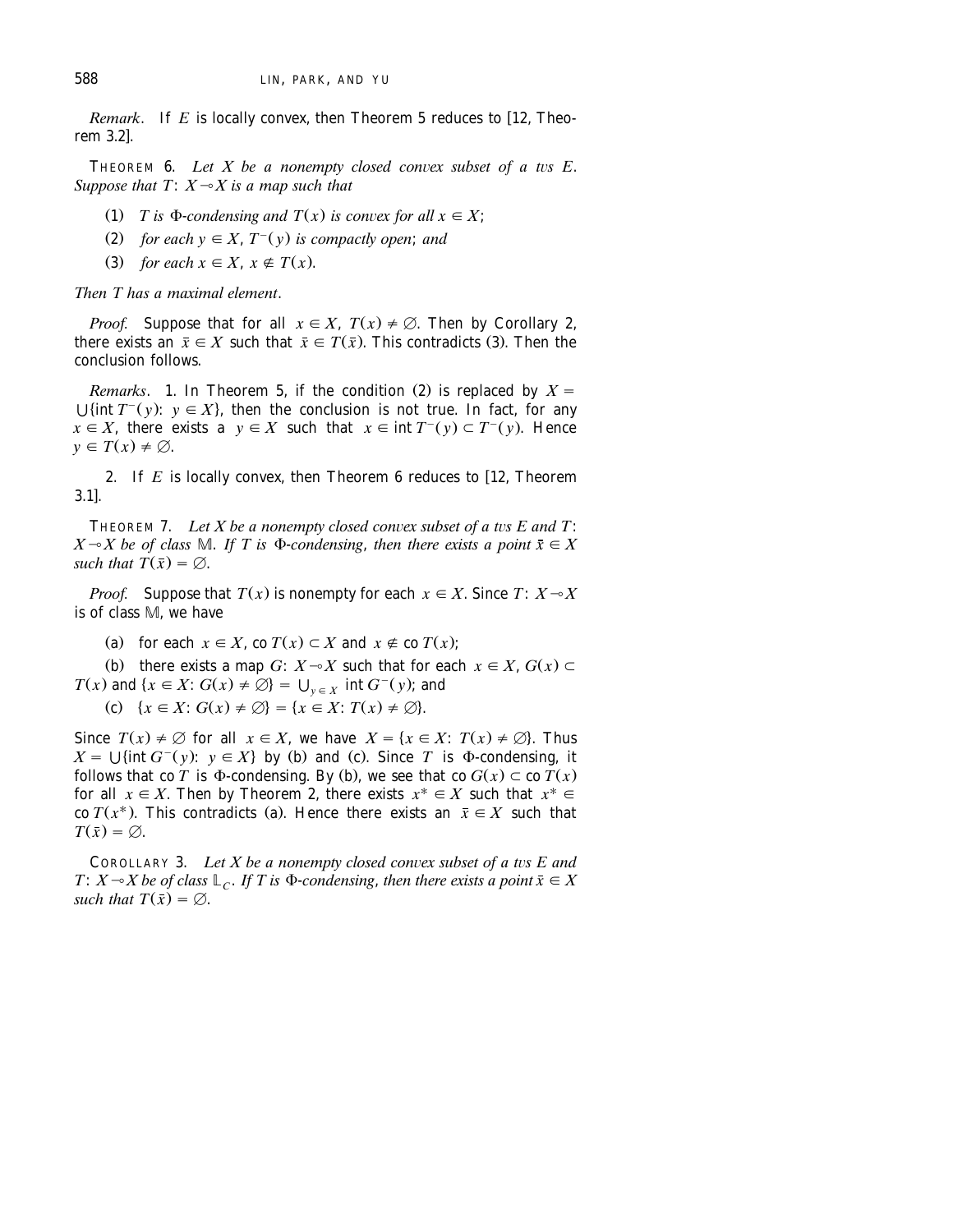*Proof.* Suppose that  $T(x)$  is nonempty for each  $x \in X$ . Since  $T: X \rightarrow X$ is of class  $\mathbb{L}_C$ , it follows that

(a) for each  $x \in X$ , co  $T(x) \subset X$  and  $x \notin C(Y)$ ;

(b) there exists a map *G*:  $X \sim X$  such that for each  $x \in X$ ,  $G(x) \subset Y$  $T(x)$  and  $G^{-}(y)$  is compactly open for each  $y \in X$ ;

(c) 
$$
\{x \in X : T(x) \neq \emptyset\} = \{x \in X : G(x) \neq \emptyset\}.
$$

Since  $T$  is  $\Phi$ -condensing, there exists a compact convex subset  $K$  of  $X$ such that  $T(K) \subset K$ . Let  $G' = G|_K$ . Since for each  $y \in K$ ,  $G^-(y)$  is compactly open, it is easy to see  $(G')^-(y)$  is open in *K* and  $K =$  $\bigcup \{\inf_{K} (G')^{-}(y): y \in K\}$ . It is easy to check that  $T|_{K}: K \rightarrow K$  is of class M. Since  $K$  is a nonempty compact convex subset of  $E$ , by Theorem 7, there exists an  $\bar{x} \in K$  such that  $\bar{T}(\bar{x}) = \emptyset$ . This contradicts  $T(x) \neq \emptyset$  for all  $x \in X$ 

*Remark*. If *E* is locally convex, then Corollary 3 reduces to [12, Theorem 3.4]. Similarly,  $[12,$  Theorem 3.5] can be improved without assuming the local convexity as follows:

COROLLARY 4. *Let X be a nonempty closed convex subset of a tvs E and P*:  $X \sim X$  an  $\mathbb{L}$ -*majorized*  $\Phi$ -*condensing map. Then P has a maximal element*.

*Remarks*. 1. For the definition of  $L_c$ -majorized map, see [12]; and the proof of [12, Theorem 3.4] works for Corollary 4.

2. In all of the results in Sects. 3 and 4, the  $\Phi$ -condensing maps can be replaced by compact maps, for which the closedness of *X* is redundant, see Park [13]. For example, Corollary 4 can be stated for compact maps. Then we obtain a generalization of Borglin and Keiding  $[2,$  Corollary 1], Toussaint [16, Theorem 2.2], Tulcea [18, Theorem 2], and Yannelis and Prabhakas [21, Corollary 5.1].

### 5. EQUILIBRIA OF GENERALIZED GAMES

Applying Theorem 4 and following the argument in the proof of [12, Theorem  $4.3$ , we have the following theorem:

**THEOREM 8.** Let  $\Gamma = (X_i, A_i, P_i)_{i \in I}$  be a generalized game, where I is a (countable or uncountable) set of players. Suppose that the following condi*tions are satisfied for each*  $i \in I$ *:* 

(1)  $X_i$  *is a convex subset of a tvs E<sub>i</sub> such that*  $X = \prod_{i \in I} X_i$  *is a closed convex locally convex subset of the tvs*  $E = \prod_{i \in I} E_i$ *;*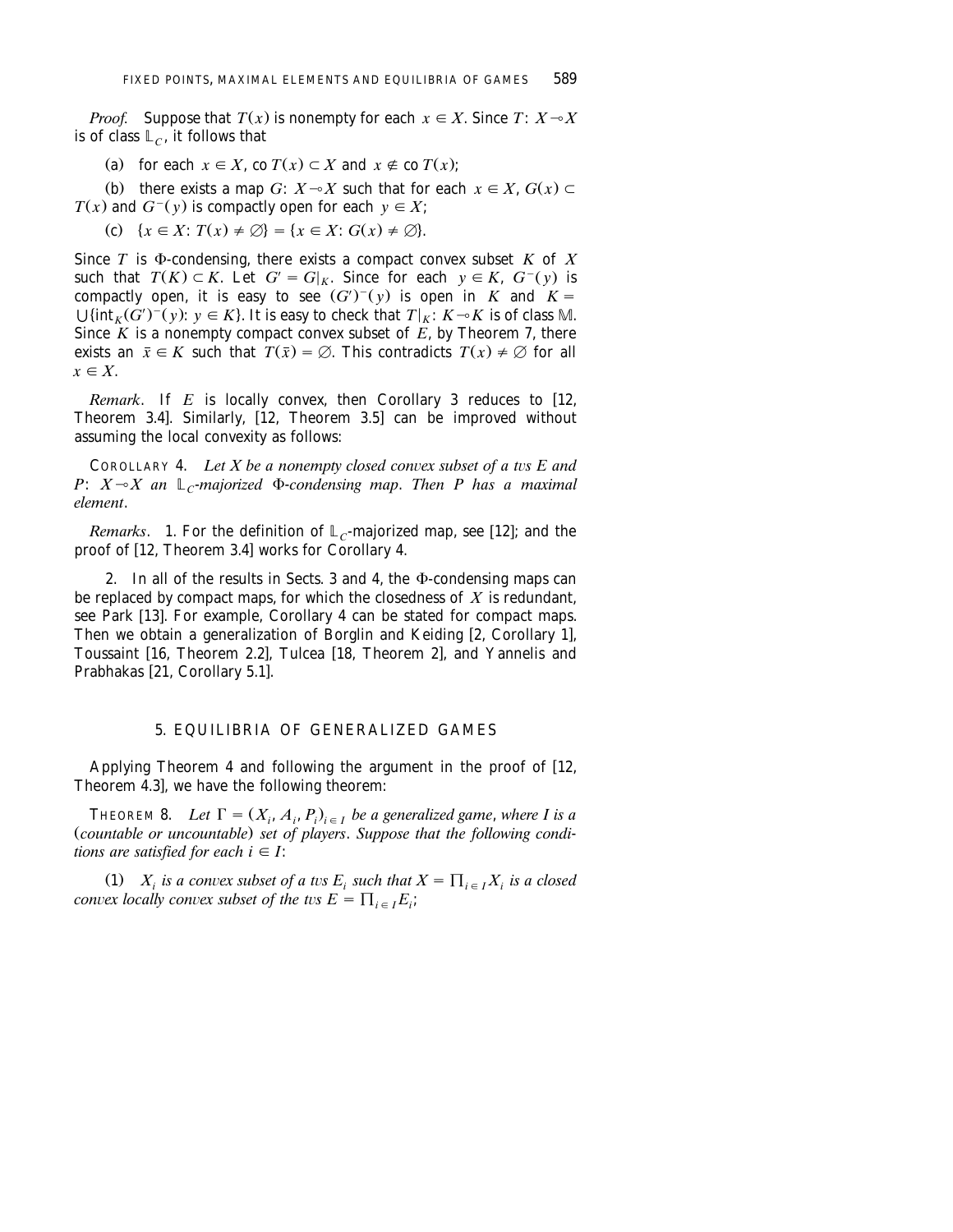(2)  $A_i$ :  $X \rightarrow X_i$  *is an acyclic map such that for each*  $x \in X$ ,  $A_i(x)$  *is convex except a finite number of i's*;

(3) the map A:  $X \sim X$  defined by  $A(x) = \prod_{i \in I} A_i(x)$  for each  $x \in X$ *is*  $\Phi$ -*condensing*;

(4) for each  $x \in X$ ,  $\pi_i(x) \notin A_i(x) \cap P_i(x)$ ;

(5) *the set*  $U_i = \{x \in X : A_i(x) \cap P_i(x) \neq \emptyset\}$  *is open in X; and* 

(6)  $A_i \cap P_i$  is usc on U<sub>i</sub> such that for each  $x \in U_i$ ,  $(A_i \cap P_i)(x)$  is *closed convex except a finite number of i*'s for which  $(A, \cap P)(x)$  is acyclic.

Then there exists an  $x^* \in X$  such that, for each  $i \in I$ ,  $\pi_i(x^*) \in A_i(x^*)$  and  $A_i(x^*) \cap P_i(x^*) = \emptyset.$ 

*Remark.* For the case  $E_1$  is locally convex, Theorem 8 reduces to [12, Theorem 4.3]. Note that in Theorem 8, the involving maps have acyclic values on a finite number of points instead of convex values.

The following is a variant of  $[12,$  Theorem 4.1]:

THEOREM 9. *Let X be a nonempty closed convex subset of tvs E. Suppose*  $A, B, P: X \rightarrow X$  are maps such that

- (1) for each  $x \in X$ ,  $A(x)$  is nonempty and co  $A(x) \subset B(x)$ ;
- (2) for each  $y \in X$ ,  $A^{-}(y)$  is compactly open in X;
- (3)  $A \cap P$  is of class  $M$ ; and
- (4) the map  $A$  is  $\Phi$ -*condensing*.

Then there exists a point  $x^* \in X$  such that  $x^* \in \overline{B}(x^*)$  and  $P(x^*) \cap B(x^*)$  $= \emptyset$ .

*Proof.* Since  $A$  is  $\Phi$ -condensing, by Lemma, 1 there exists a compact convex subset *K* of *X* such that  $A(K) \subset K$ . Let  $M = \{x \in K : x \neq \overline{B}(x)\}.$ Then *M* is open in *K*. Define *S*:  $K \sim K$  by

$$
S(x) = \begin{cases} A'(x) \cap P(x) & \text{if } x \in K \setminus M, \\ A'(x) & \text{if } x \in M, \end{cases}
$$

where  $A' = A|_K$ .

Since  $A \cap P$  is of class M, for each  $x \in X$ ,  $x \notin co(A(x) \cap P(x))$  and there exists a map  $\beta$ :  $X \rightarrow X$  such that

(a) for each  $x \in X$ ,  $\beta(x) \subset A(x) \cap P(x)$ ;

(b) 
$$
{x \in X: \beta(x) \neq \emptyset} = {x \in X: A(x) \cap P(x) \neq \emptyset}
$$
; and

(c)  $\{x \in X: \beta(x) \neq \emptyset\} = \bigcup \{\text{int } \beta^-(y): y \in Y\}.$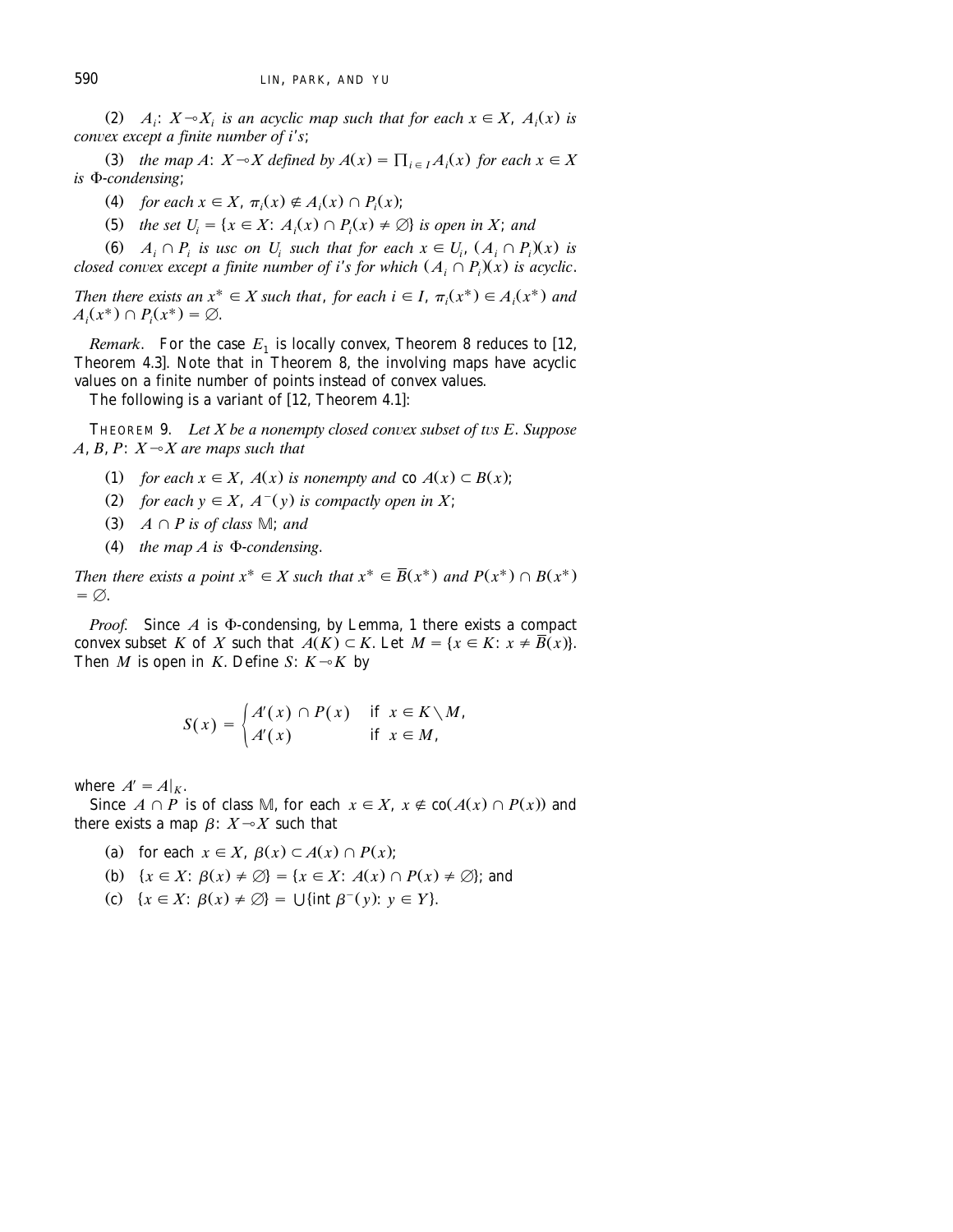Now we define  $T: X \rightarrow X$  by

$$
T(x) = \begin{cases} \beta'(x) & \text{if } x \in K \setminus M, \\ A'(x) & \text{if } x \in M, \end{cases}
$$

where  $\beta' = \beta|_K$ .

We want to show that  $\{x \in K: \beta'(x) \neq \emptyset\} \subset \bigcup_{y \in K} \text{int}_K(\beta')^-(y)$ . In fact,

$$
\{x \in K : \beta'(x) \neq \emptyset\} = \{x \in K : \beta(x) \neq \emptyset\} = K \cap \{x \in X : \beta(x) \neq \emptyset\}
$$

$$
= K \cap (\bigcup_{y \in X} \text{ int } \beta^{-}(y))
$$

$$
= \bigcup \{K \cap \text{ int } \beta^{-}(y) : y \in X\}
$$

$$
\subset \bigcup \{\text{int}_{K}(\beta')^{-}(y) : y \in X\}.
$$

It is easy to see that for each  $y \in K$ ,  $T^-(y) = [M \cup (\beta')^-(y)] \cap$  $(A')^{-}(y)$  and  $(A')^{-}(y) = K \cap A^{-}(y)$  is open in *K*. Let  $x \in \{u \in K:$  $T(u) \neq \emptyset$ . Then either  $x \in M$  or  $x \in K \setminus M$ .

*Case* 1. If  $x \in M$ , then  $T(x) = A'(x) \neq \emptyset$ . Let  $y \in A'(x) \subset K$ , then  $x \in (A')^-(y)$ . Hence  $x \in [M \cup \text{int}(\beta')^-(y)] \cap (A')^-(y) \subset T^-(y)$ . But  $[M \cup \text{int}(\beta')^-(y)] \cap (A')^-(y)$  is open in *K*, hence  $x \in [M \cup$  $\int \int \int f(x) f(y) dx = \int f(x) f(y) + \int f(x) f(y) dx$ .<br> $\int f(x) f(x) dx = \int f(x) f(x) dx + \int f(x) f(x) dx$ .

*Case* 2. If  $x \in K \setminus M$ , then  $T(x) = \beta'(x) \neq \emptyset$ . Thus  $x \in \{u \in K:$  $\beta'(x) \neq \emptyset$   $\subset \bigcup \{\text{int}_K \beta'^{-}(y): y \in X\}$ . There exists  $y \in X$  such that  $x \in$  $\text{int}(\beta')^-(y)$ . This shows that  $y \in \beta'(x) \subseteq A(x) \cap P(x) \subset A(x) = A'(x) \subset$ *K*. Hence  $x \in (A')^{-}(y)$  and  $x \in [M \cup int(\beta')^{-}(y)] \cap (A')^{-}(y) \subset$  $\bigcup \{ \text{int}_K T^-(y) : y \in K \}.$ 

In any case, we see that  $\{x \in K: T(x) \neq \emptyset\} \subset \bigcup \{\text{int}_K T^-(y): y \in K\}.$ But  $\bigcup \{\inf_{K} T^{-}(y): y \in K\} \subset \{x \in K: T(x) \neq \emptyset\}$ . Hence  $\{x \in K: T(x) \neq \emptyset\}$  $\varnothing$ ) =  $\bigcup \{\inf_{x} T^{-}(y): y \in K\}$ . Then clearly for each  $x \in X$ ,  $T(x) \subset S(x)$ and  $\{x \in X : S(x) \neq \emptyset\} = \{x \in X : T(x) \neq \emptyset\}$ . Moreover, if  $x \in M$ , then  $x \notin \overline{B}(x)$ , it follows from (1) that  $x \notin$  co  $A(x) =$  co  $S(x)$ , if  $x \notin M$ , then  $x \notin \text{co}(A(x) \cap P(x)) = \text{co } S(x)$ . This shows that *S* is of class  $\mathbb{M}_{I_{\nu}}$ . Since *A* is  $\Phi$ -condensing and  $S(x) \subset A(x)$  for all  $x \in X$ , *S* is  $\Phi$ -condensing. Then by Theorem 2, there exists  $\bar{x} \in K$  such that  $S(\bar{x}) = \emptyset$ . As  $A(x) \neq \emptyset$  for all  $x \in X$ , we must have  $\bar{x} \notin M$  and hence  $\bar{x} \in \bar{B}(\bar{x})$  and  $A(\bar{x}) \cap P(\bar{x}) =$  $\emptyset$ . Now the proof is completed.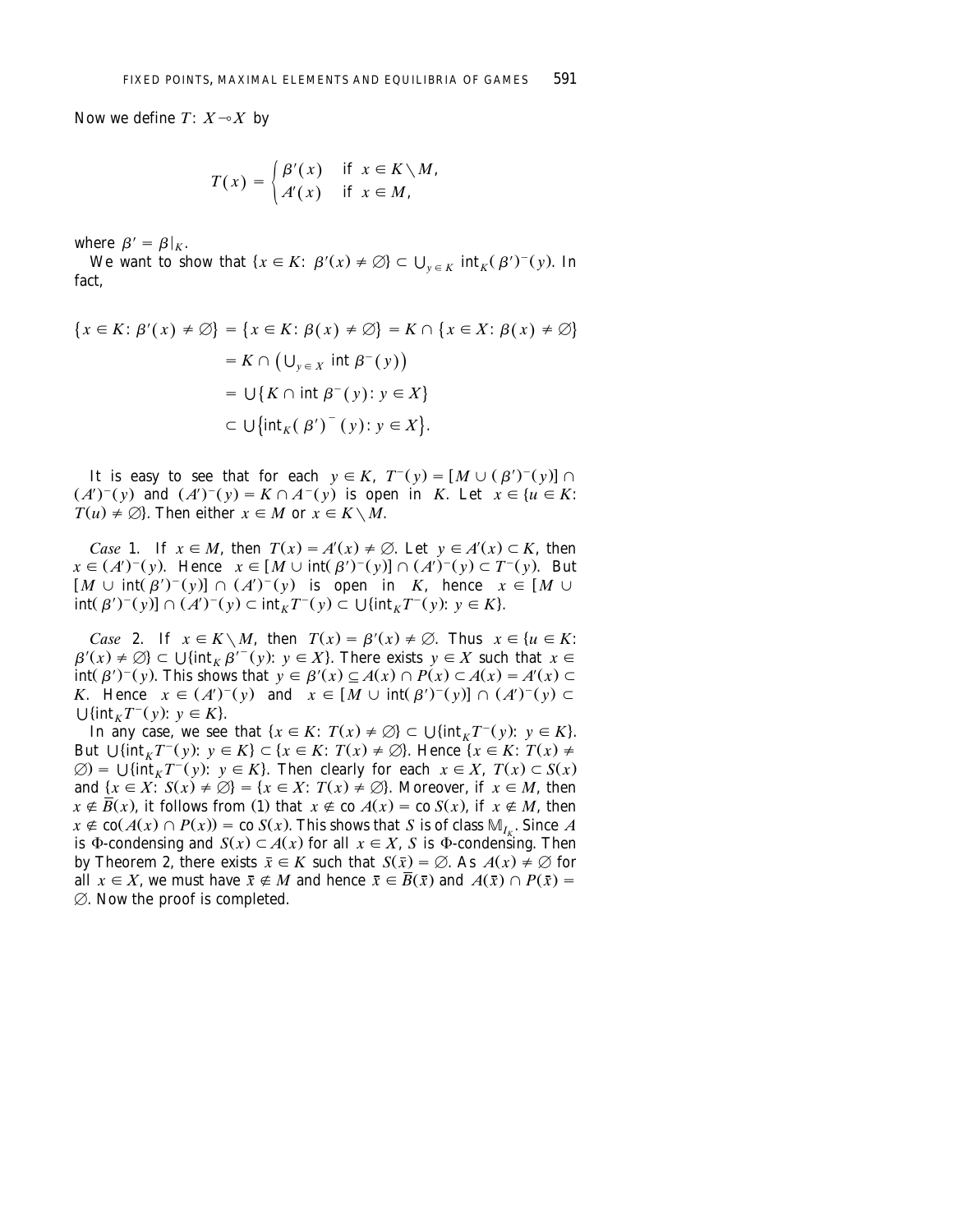**COROLLARY 5.** Let X be a nonempty closed convex subset of a tvs E. *Suppose A, B, P:*  $X \rightarrow X$  *are maps such that* 

- (1) for each  $x \in X$ ,  $A(x)$  is nonempty and co  $A(x) \subset B(x)$ ;
- (2) for each  $y \in Y$ ,  $A^{-}(y)$  is compactly open in X;
- (3)  $A \cap P$  is of class  $\mathbb{L}_C$ ;
- $(4)$  the map A is  $\Phi$ -condensing.

*Then there exists a point*  $\bar{x} \in X$  *such that*  $\bar{x} \in \bar{B}(\bar{x})$  *and*  $A(\bar{x}) \cap P(\bar{x}) = \emptyset$ .

*Proof.* Since  $A$  is  $\Phi$ -condensing, by Lemma 1 there exists a compact convex subset *K* of *X* such that  $A(K) \subset K$ . By assumption,  $A \cap P$  is of class  $L_C$ . Hence for all  $x \in X$ ,  $x \notin co(A(x) \cap P(x))$  and there exists a map  $\beta$ :  $X \rightarrow X$  such that

- (a) for each  $x \in X$ ,  $\beta(x) \subset A(x) \cap P(x)$ ,
- (b) for each  $y \in X$ ,  $\beta^-(y)$  is compactly open,
- (c)  $\{x \in X : \beta(x) \neq \emptyset\} = \{x \in X : A(x) \cap P(x) \neq \emptyset\}$ . Let  $\beta' = \beta|_{X}$ .

Then  $\beta$ :  $K \rightarrow K$  and for all  $y \in K$ ,  $(\beta')^-(y)$  is open in *K*. Therefore  ${x \in K: \beta'(x) \neq \phi} = \bigcup \{ \text{int}_K (\beta')$ and  $P' = P|_K$ . Then it is easy to see that  $A' \cap P'$  is of class  $\mathbb{M}_{I_{\nu}}$ . Then the conclusion follows from Theorem 9.

*Remark*. In case *E* is locally convex, Corollary 5 reduces to Mehta *et al.* [12, Theorem 4.1].

From now on, we give various solutions of equilibria problems for generalized games:

THEOREM 10. *Let*  $\Gamma = (X_i, A_i, P_i)_{i \in I}$  *be a generalized game, where I is a set of players*. *Suppose that the following conditions are satisfied for each*  $i \in I$ :

(1)  $X_i$  is a convex subset of a tvs  $E_i$  and  $X = \prod_{i \in I} X_i$  is a closed *convex locally convex subset of*  $E = \prod_{i \in I} E_i$ *;* 

(2) for each  $x \in X$ , *A*:  $X \sim X$  *is usc with nonempty compact convex* ¨*alues*;

(3) *the mapping A*:  $X \sim X$  *defined by A* =  $\prod_{i \in I} A_i$  *for each*  $x \in X$  *is* F-*condensing*;

(4) the set  $U_i = \{x \in X : A_i(x) \cap P_i(x) \neq \emptyset\}$  is paracompact and open *in X*;

(5)  $U_i = \bigcup \{ \text{int } T_i^-(y) : y \in X_i \}$  and for each  $x \in U_i$ ,  $T_i(x)$  is convex, *where*  $T_i = A_i \cap P_i$ .

Then there exists an  $x^* \in X$  such that for each  $i \in I$ , either  $\pi_i(x^*) \in A_i(x^*)$  $\cap$  *P<sub>i</sub>*( $x^*$ ) or  $\pi_i(x^*) \in A_i(x^*)$  and  $A_i(x^*) \cap P_i(x^*) = \emptyset$ .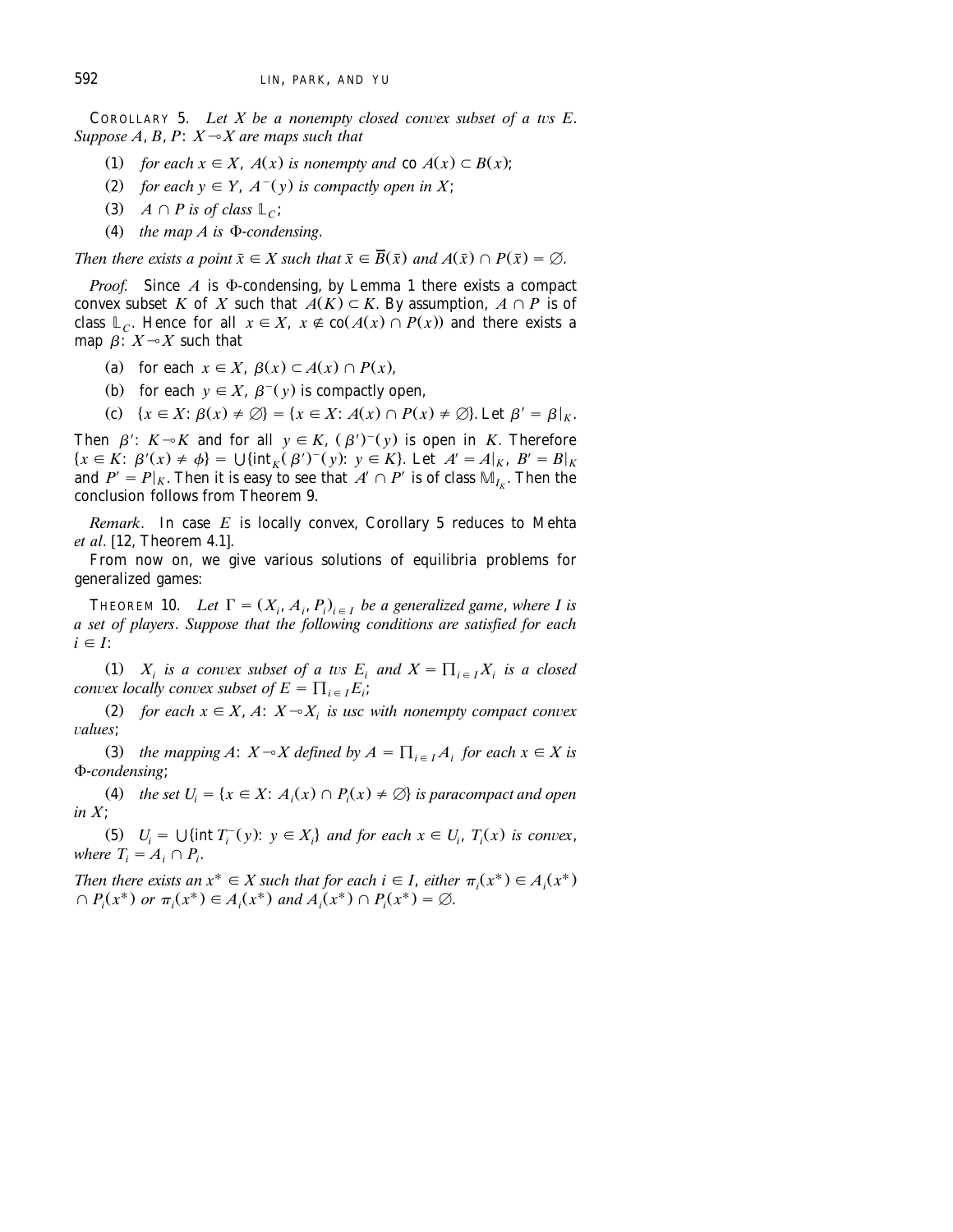*Proof.* For each  $i \in I$ , by (4), (5) and Lemma 2, there exists a continuous function  $f_i: U_i \to X_i$  such that  $f_i(x) \in A_i(x) \cap P_i(x)$  for each  $x \in U_i$ . Now we define  $F_i: X \rightarrow X_i$  by

$$
F_i(x) = \begin{cases} \{f_i(x)\} & \text{if } x \in U_i \\ A_i(x) & \text{if } x \notin U_i. \end{cases}
$$

Then (2), (4) and Lemma 3 imply that  $F_i$  is usc with nonempty compact convex values. Let  $F: X \rightarrow X$  be a mapping defined by  $F(x) = \prod_{i \in I} F_i(x)$ . Then *F*:  $X \rightarrow X$  is usc and  $\Phi$ -condensing and  $F(x)$  is closed and convex for each  $x \in X$ . Now, by applying Theorem 4, we have the conclusion.

THEOREM 11. Let  $\Gamma = (X_i, A_i, B_i, P_i)_{i \in I}$  be a generalized economy, *where I is the set of agents such that for each*  $i \in I$ *,* 

(1)  $X_i$  *is a convex subset of a tvs E<sub>i</sub>*;

 $(X, Y) = \prod_{i \in I} X_i$  *is a closed convex locally convex subset of*  $E =$  $\prod_{i \in I} E_i$ ;

(3) for each  $x \in X$ ,  $B_i(x)$  is nonempty convex and  $A_i(x) \subset B_i(x) \subset X_i$ ;

(4) the mapping cl *B<sub>i</sub>*:  $X \sim X_i$  defined by (cl *B<sub>i</sub>*)(*x*) = cl(*B<sub>i</sub>*(*x*)) for *each*  $x \in X$  *is usc*;

(5) the map cl *B*:  $X \sim X$  defined by (cl *B*)(*x*) =  $\prod_{i \in I}$  cl *B<sub>i</sub>*(*x*) for *each*  $x \in X$  *is*  $\Phi$ *-condensing*;

(6) the set  $W_i = \{x \in X: A_i(x) \cap P_i(x) \neq \emptyset\}$  is a paracompact open *subset of X*;

 $Z(7)$  *for each*  $x = (x_i)_{i \in I} \in X$ ,  $x_i \notin \text{co}[A_i(x) \cap P_i(x)]$  and

(8) the map  $T_i$ :  $X \rightarrow X_i$  defined by

$$
T_i(x) = A_i(x) \cap P_i(x) \quad \text{for } x \in X
$$

*has the property*  $W_i = \bigcup \{ \text{int } T_i^-(y) : y \in X_i \}.$ 

*Then*  $\Gamma$  *has a equilibrium point*  $\bar{x} = (\bar{x}_i)_{i \in I} \in X$ ; *that is, for each i*  $\in I$ ,  $\overline{x_i} \in \text{cl } B_i(\overline{x})$  and  $\overline{A_i(\overline{x})} \cap P_i(\overline{x}) = \emptyset$ .

*Proof.* For each  $i \in I$ , let  $S_i$ :  $X \sim X_i$  be defined by  $S_i(x) = \text{co } T_i(x)$ . By Lemma 2, for each  $i \in I$ ,  $S_i|_{W_i}$  has a continuous selection  $f_i: W_i \to X_i$ . Define

$$
G_i(x) = \begin{cases} \{f_i(x)\} & \text{if } x \in W_i \\ \text{cl } B_i(x) & \text{if } x \notin W_i. \end{cases}
$$

Then it follows from Lemma 3 that  $G_i$  is usc. Let  $G: X \rightarrow X$  be defined by  $G(x) = \prod_{i \in I} G_i(x)$  for  $x \in X$ . Then *G* is usc with nonempty closed convex values. Since *B* is  $\Phi$ -condensing and  $G(x) \subset B(x)$  for all  $x \in X$ , it is easy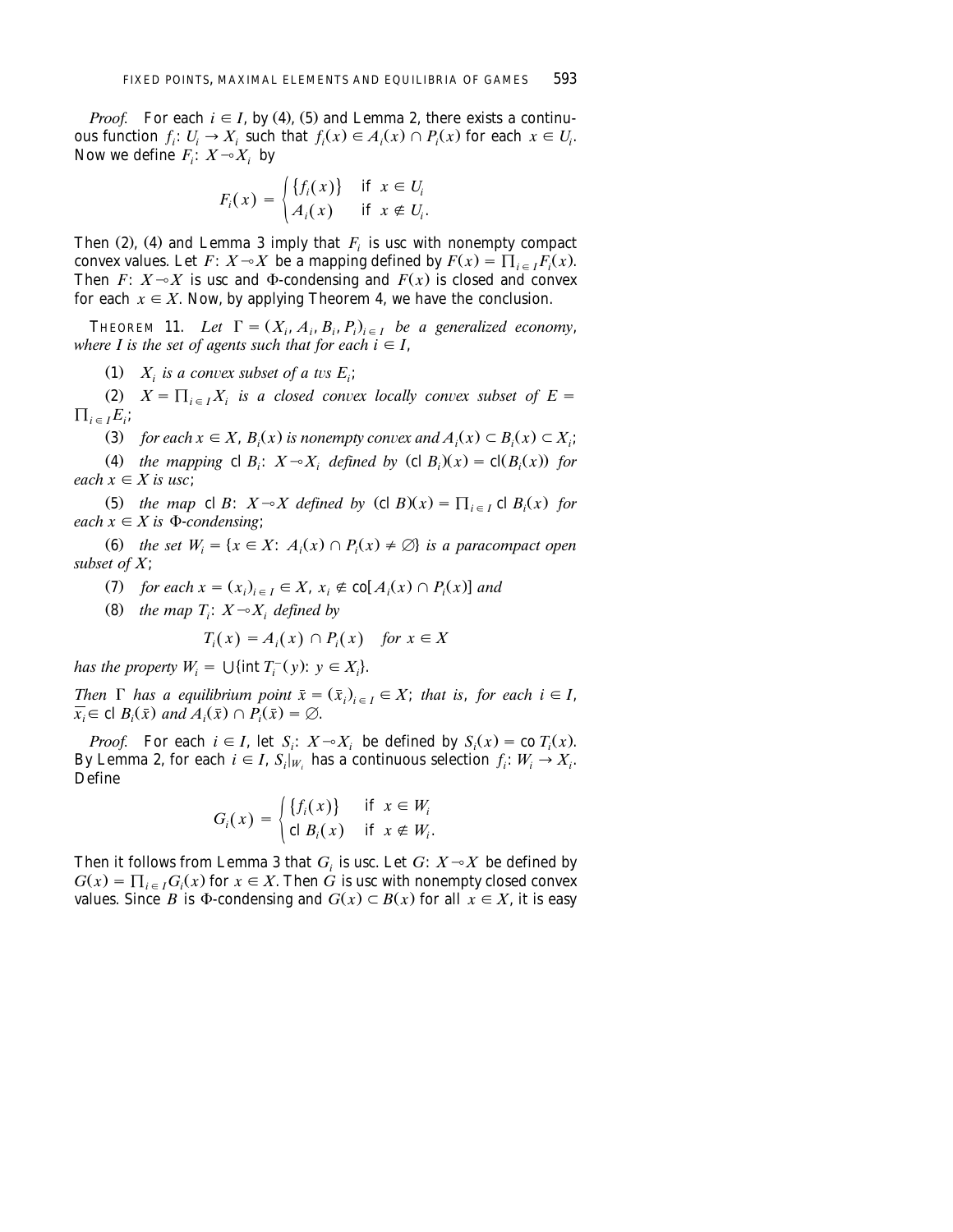to see that *G* is  $\Phi$ -condensing. By Theorem 4, there exists  $\bar{x} \in X$  such that  $\bar{x} = (\bar{x}_i)_{i \in I} \in G(\bar{x})$ ; that is,  $\bar{x}_i \in G_i(\bar{x})$  for each  $i \in I$ . Hence  $\bar{x}_i \in \text{cl } B_i(x)$ and  $\overline{A_i(\overline{x})} \cap P_i(\overline{x}) = \emptyset$ .

*Remark*. A compact map version of Theorem 11 for locally convex tvs was due to Wu and Shen [20, Theorem 10], which includes earlier works of Yannelis and Prabhakar [21, Theorem 6.1], Chang [3, Theorem 3.1], and Tian  $[19]$ .

COROLLARY 6. *In Theorem* 11, *if the condition*  $W_i = \bigcup \{\text{int } T_i^-(y) : y \in$  $X_i$  *is replaced by the condition that for each*  $y \in X_i$ *,*  $T_i(y)$  *is compactly open. Then we have the same conclusion.* 

*Proof.* Since cl *B*:  $X \sim X$  is  $\Phi$ -condensing, it follows that there exists a compact convex subset *K* of *X* such that cl *B*:  $K \sim K$ . By assumption,  $T_i(x) = A_i(x) \cap P_i(x) \subset B_i(x)$  for all  $x \in K$ . Hence  $T_i: K \to K_i$ . Let  $T_i' =$  $T$ <sub>i</sub><sub>*K*</sub>. Since for each  $y \in X$ ,  $T$ <sup>-</sup> $(y)$  is compactly open. It follows that  $T$ <sup>-</sup> $(y)$ is open for each  $y \in K_i$ . Let  $W'_i = W_i \cap K$ . Then  $W'_i$  is paracompact. It is easy to see that  $W'_i = \bigcup \{ \text{int}_K T_i^-(y) : y \in K_i \}$ . Then the conclusion follows from Theorem 11.

**THEOREM 12.** Let I be any set of players. For each  $i \in I$ , suppose that  $X_i$ *is a compact convex subset of a tvs*  $E_i$ ,  $X = \prod_{i \in I} X_i$  *is an admissible subset of*  $E = \prod_{i \in I} E_i$  and  $P_i$ :  $X \sim X_i$ . Let  $U_i = \{x \in X : P_i(x) \neq \emptyset\}$  be paracom*pact and open for each*  $i \in I$  *and*  $P_i(x)$  *is convex for all*  $x \in U_i$  *and*  $i \in I$ *.* Suppose further that  $U_i = \bigcup \{ \text{int } P_i^-(y): y \in X_i \}$ , then there exists an  $x^* \in X$ such that for each  $i \in I$ , either  $\pi_i(x^*) \in P_i(x^*)$  or  $P_i(x^*) = \emptyset$ .

*Proof.* It follows from Lemma 2 that  $P_i|_{U_i}: U_i \rightarrow X_i$  has a continuous selection  $f_i: U_i \to X_i$ . Define  $F_i: X \to X_i$  by

$$
F_i(x) = \begin{cases} \{f_i(x)\} & \text{if } x \in U_i; \\ X_i & \text{if } x \notin U_i, \end{cases}
$$

It follows from Lemma 3 that  $F_i$  is usc with nonempty compact convex values such that

$$
F_i(x) = \{f_i(x)\} \subset P_i(x) \quad \text{for all} \ \ x \in U_i.
$$

Now define *F*:  $X \sim X$  by  $F(x) = \prod_{i \in I} F_i(x)$  for each  $x \in X$ . Then *F* is usc with nonempty compact convex values. Since  $X$  is an admissible compact set and  $F: X \rightarrow X$  is a compact acyclic map, it follows from Theorem 0 that there exists  $x^* \in X$  such that  $x^* \in F(x^*)$ . It follows that for each  $i \in I$ , either  $\pi_i(x^*) \in P_i(x^*)$  or  $P_i(x^*) = \emptyset$ .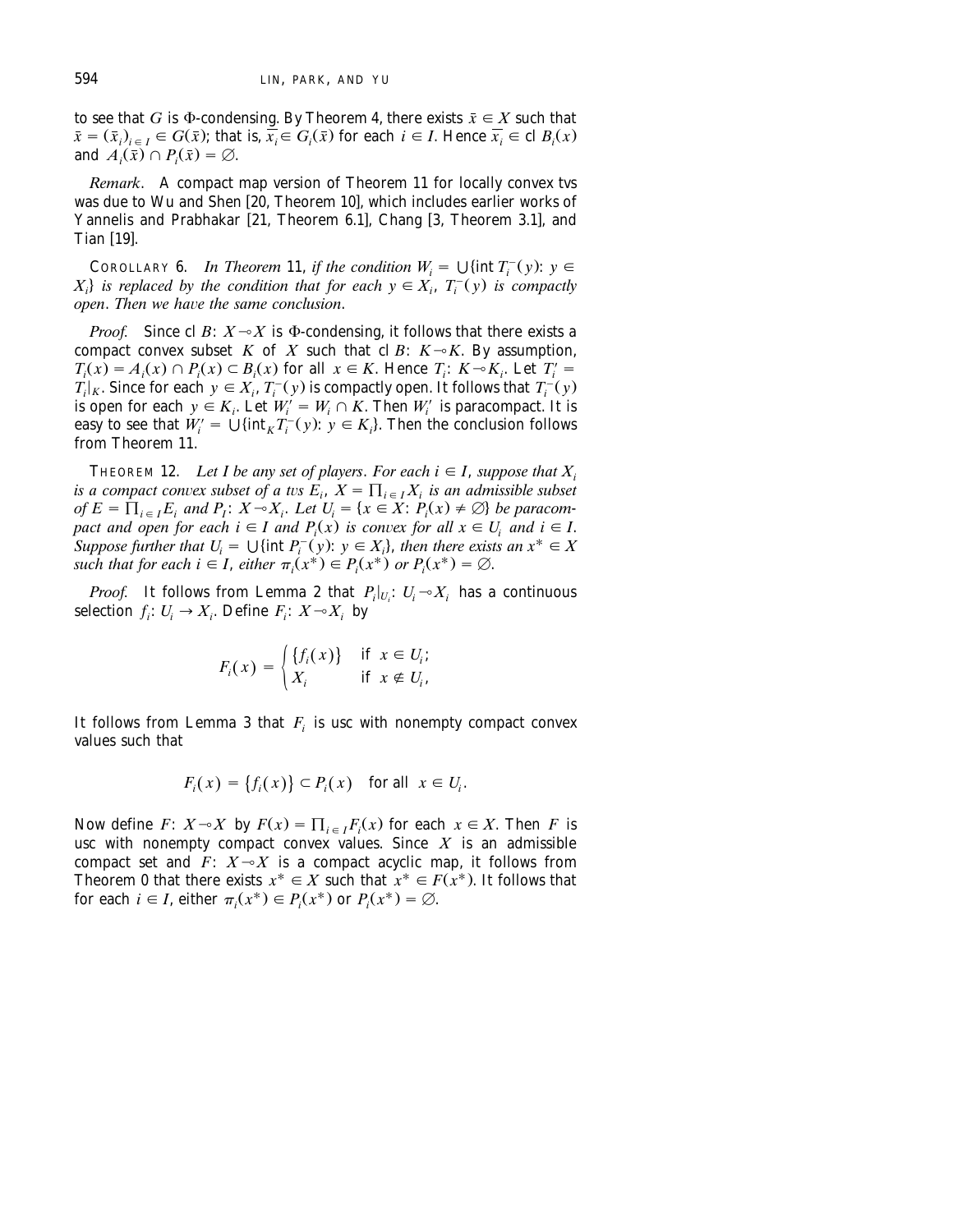THEOREM 13. In Theorem 12, if we assume that  $X_i$  is a nonempty *compact convex subset of a finite dimensional space*  $E_i$  *and*  $U_i$  *is closed, then we have the same conclusion.* 

*Proof.* Note that  $X = \prod_{i \in I} X_i$  is automatically admissible. It follows from Lemma 2 that  $P_i|_{U_i}$  has a continuous selection  $f_i: U_i \to X_i$ . Define

$$
G_i(x) = \begin{cases} \{f_i(x)\} & \text{if } x \in U_i; \\ X_i & \text{if } x \notin U_i. \end{cases}
$$

Then, by following the proof of  $[12,$  Theorem 5.3], we have the conclusion.

*Remark.* Some results related to this paper can be found in  $[1, 4-6, 8, 6]$ 10, 14, 17].

#### **REFERENCES**

- 1. J. P. Aubin and A. Cellina, "Differential Inclusion," Springer-Verlag, Berlin-Heidelberg, 1984.
- 2. A. Borglin and H. Keiding, Existence of equilibrium actions and of equilibrium: A note on the new existence theorems, *J. Math. Econom.* **3** (1976), 313-316.
- 3. S. Y. Chang, On the nash equilibrium, *Soochow J. Math.* **16** (1990), 241–248.
- 4. X. P. Ding, W. K. Kim, and K. K. Tan, Equilibria of non-compact generalized games with L<sup>\*</sup>-majorized preference correspondences, *J. Math. Anal. Appl.* **164** (1992), 508-517.
- 5. X. P. Ding and K. K. Tan, A minimax inequality with applications to existence of equilibrium point and fixed point, *Colloq. Math.* 63 (1992), 233-237.
- 6. X. P. Ding and K. K. Tan, On equilibria of non-compact generalized games, *J*. *Math*. *Anal. Appl.* **177** (1993), 226-238.
- 7. P. M. Fitzpatrick and P. M. Petryshyn, Fixed point theorems for multivalued noncompact acyclic mappings, *Pacific J. Math*. **54** (1974), 17-23.
- 8. D. Gale and A. Mas-Colell, On the role of complete transitive preferences in equilibrium theory, in "Equilibrium and Disequilibrium in Economic Theory" (G. Schwodiauer, Ed.), pp. 7-14, Reidel, Dordrecht, The Netherlands, 1978.
- 9. C. D. Horvath, Contractibility and generalized convexity, *J. Math. Anal. Appl.* **156** (1991),  $341 - 357.$
- 10. S. M. Im, W. K. Kim, and D. I. Rim, Existence of equilibrium in non-compact sets and its applications, *J. Korean Math. Soc.* **29** (1992), 361-373.
- 11. V. Klee, Leray-Schauder theory without local convexity, *Math. Ann.* **141** (1960), 286–297.
- 12. G. Mehta, K. T. Tan and X. Z. Yuan, Fixed points, maximal elements and equilibria of generalized games, *Nonlinear Analysis*, *Theory*, *Methods and Applications*, 28 (1997), 689-699.
- 13. S. Park, A unified fixed point theory of multimaps on topological vector spaces, *J*. *Korean Math. Soc.* **35** (1998), 803-829.
- 14. W. Shafer and H. Sonnenschein, Equilibrium in abstract economics without ordered preferences, *J. Math. Econom.* **2** (1975), 345-348.
- 15. K. K. Tan and X. Z. Yuan, Maximal elements and equilibria for  $\mu$ -majoried preferences, *Bull. Austral. Math. Soc.* 49 (1994), 47-54.